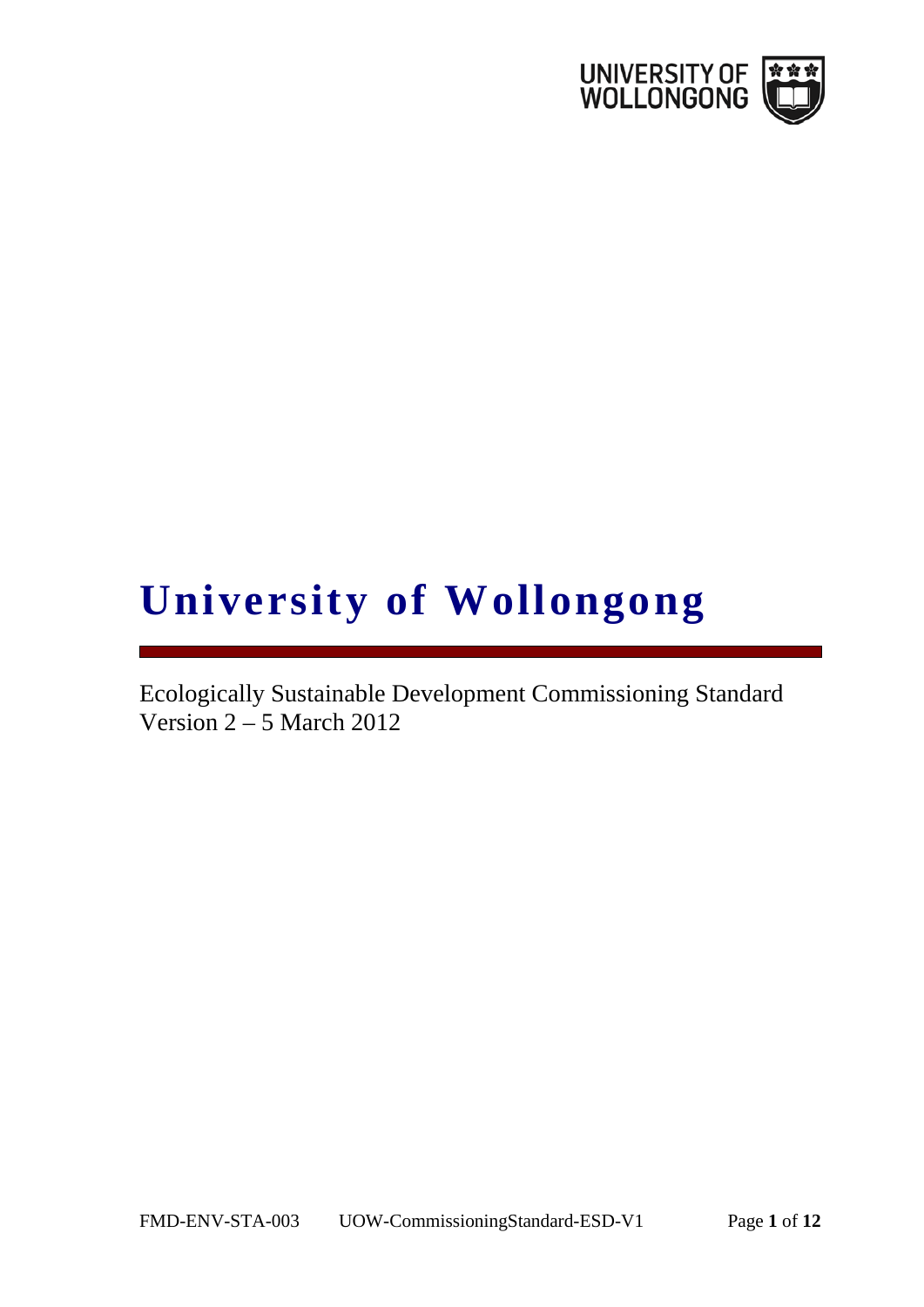

## **QUALITY SYSTEM**

| <b>Reason for Issue:</b>     | Client Issue               |
|------------------------------|----------------------------|
| Client:                      | University of Wollongong   |
| Director Responsible:        | <b>Bruce Flint</b>         |
| Director's Signature:        |                            |
| <b>Engineering Approval:</b> |                            |
| Issue:                       | Version $2 - 5$ March 2012 |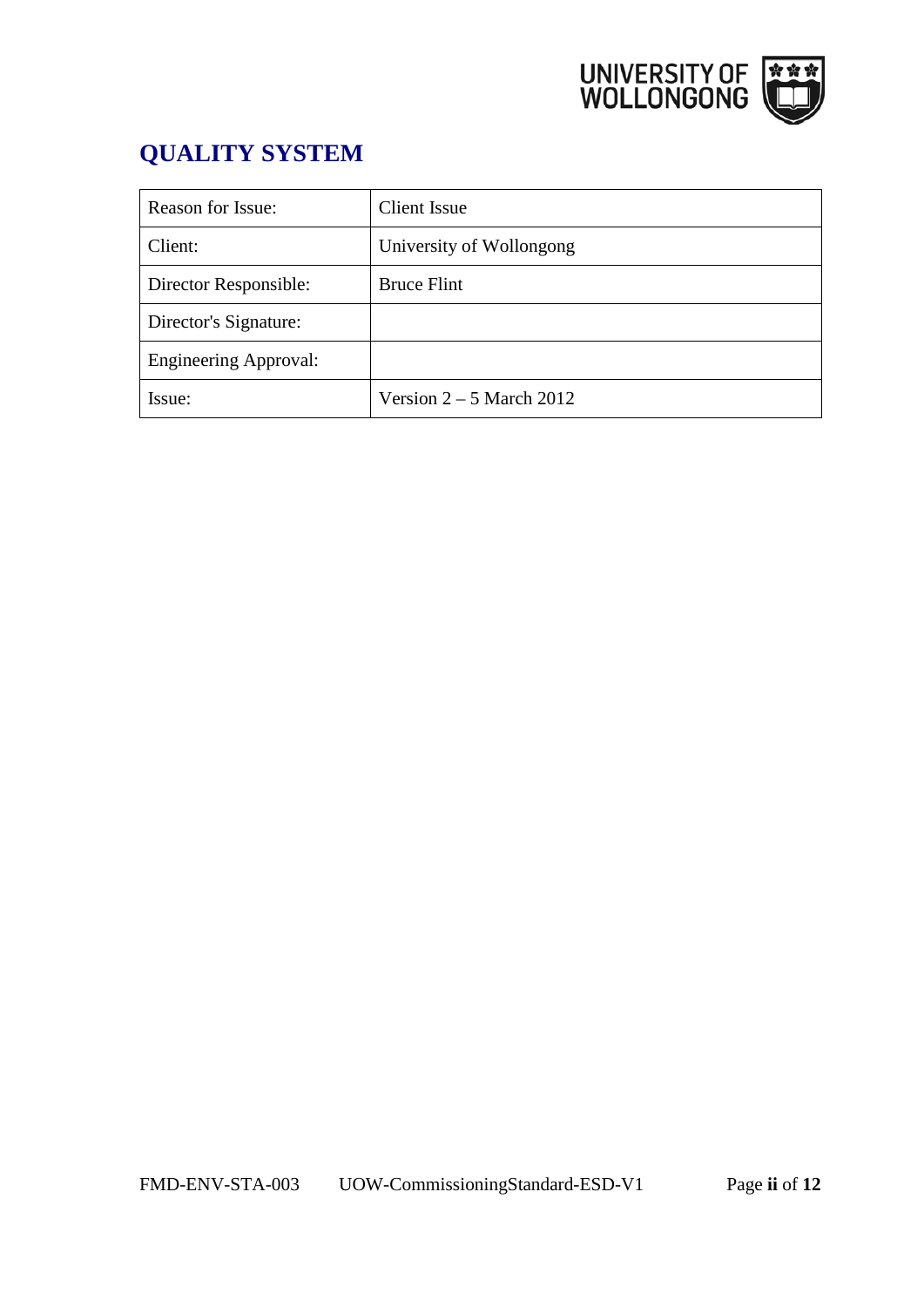

## **VERSION CONTROL SYSTEM**

| <b>Section Modified</b> | <b>Description of Modification</b>                                                                                                       | <b>Version</b> | Organisation               | Representative | <b>Date</b> |
|-------------------------|------------------------------------------------------------------------------------------------------------------------------------------|----------------|----------------------------|----------------|-------------|
| All                     | Document created                                                                                                                         | V <sub>1</sub> | Asset Technologies Pacific | Donny Yap      | 15/12/2011  |
| All                     | Document updated to reflect name change from Buildings &<br>Grounds (B&G) to Facilities Management Division (FMD) and<br>rebranding logo | V <sub>2</sub> | University of Wollongong   | Yvonne Butcher | 5/3/2012    |
|                         |                                                                                                                                          |                |                            |                |             |
|                         |                                                                                                                                          |                |                            |                |             |
|                         |                                                                                                                                          |                |                            |                |             |
|                         |                                                                                                                                          |                |                            |                |             |
|                         |                                                                                                                                          |                |                            |                |             |
|                         |                                                                                                                                          |                |                            |                |             |
|                         |                                                                                                                                          |                |                            |                |             |
|                         |                                                                                                                                          |                |                            |                |             |
|                         |                                                                                                                                          |                |                            |                |             |
|                         |                                                                                                                                          |                |                            |                |             |
|                         |                                                                                                                                          |                |                            |                |             |
|                         |                                                                                                                                          |                |                            |                |             |
|                         |                                                                                                                                          |                |                            |                |             |
|                         |                                                                                                                                          |                |                            |                |             |
|                         |                                                                                                                                          |                |                            |                |             |
|                         |                                                                                                                                          |                |                            |                |             |
|                         |                                                                                                                                          |                |                            |                |             |
|                         |                                                                                                                                          |                |                            |                |             |
|                         |                                                                                                                                          |                |                            |                |             |

FMD-ENV-STA-003 UOW-CommissioningStandard-ESD-V1 Page **iii** of **12**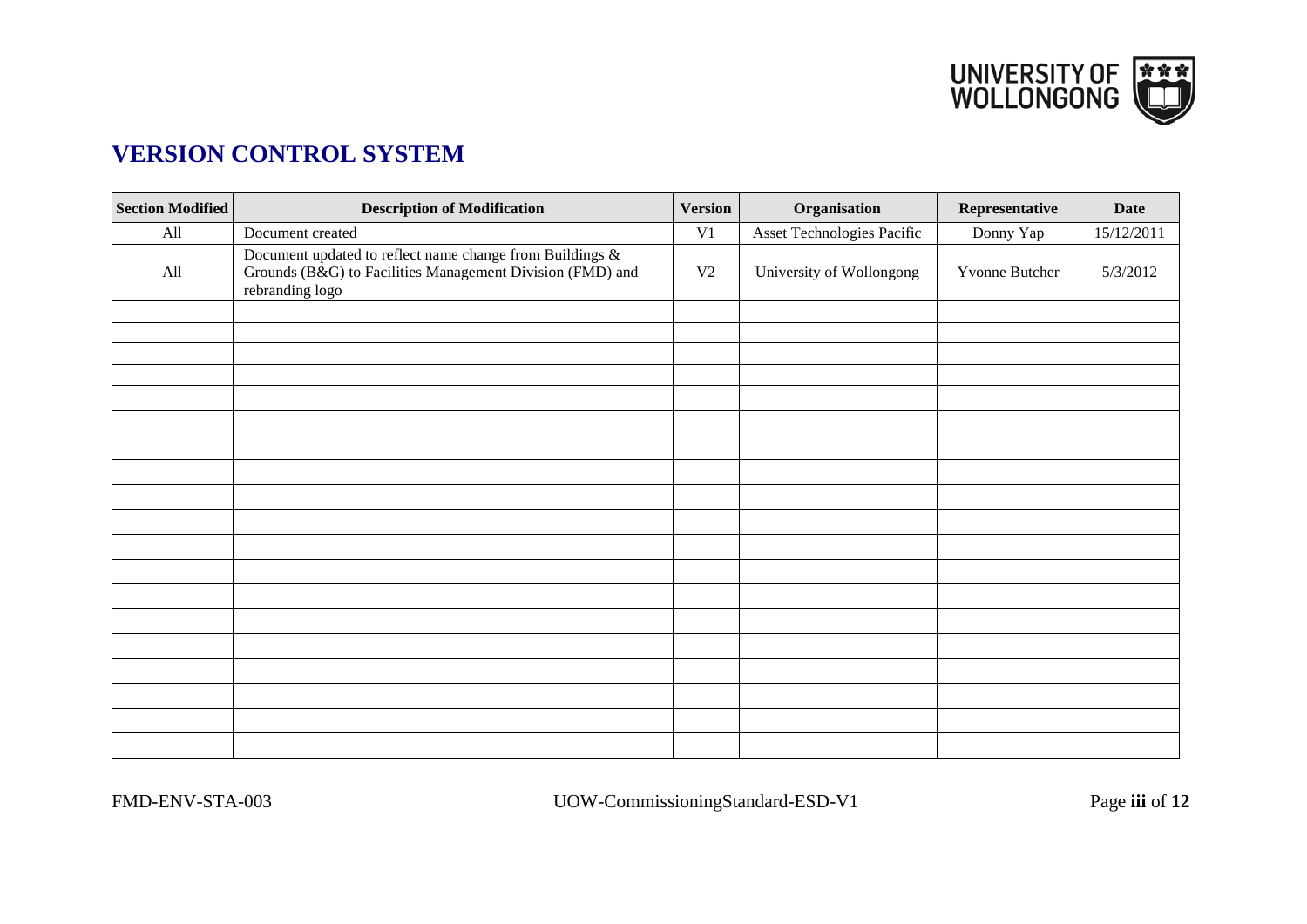UNIVERSITY OF

## **1. ESD COMMISSIONING MATRIX**

| <b>Item</b>    | Category                                        | <b>Design Reference</b>              | 1 <sup>st</sup> Preference                                        | $2nd$ Preference                                                                                                                                                         | 3 <sup>rd</sup> Preference                                                                                                                                              | <b>Design selection</b><br>$(1st, 2nd, 3rd, other)$ | <b>Design Intent</b><br>Satisfied (Y/N) | <b>ESD Intent Satisfied</b><br>(Y/N) |  |
|----------------|-------------------------------------------------|--------------------------------------|-------------------------------------------------------------------|--------------------------------------------------------------------------------------------------------------------------------------------------------------------------|-------------------------------------------------------------------------------------------------------------------------------------------------------------------------|-----------------------------------------------------|-----------------------------------------|--------------------------------------|--|
|                | <b>Building Location</b>                        |                                      |                                                                   |                                                                                                                                                                          |                                                                                                                                                                         |                                                     |                                         |                                      |  |
| 1              | Land Impact                                     | Green Star                           | Remediate<br><b>Contaminated Land</b><br>for new Building         | Re-use existing<br>developed land                                                                                                                                        | Use new land                                                                                                                                                            |                                                     |                                         |                                      |  |
| $\sqrt{2}$     | Land Impact                                     | Green Star                           | Provide native garden<br>$($ >40% of site area)                   | Provide native garden                                                                                                                                                    |                                                                                                                                                                         |                                                     |                                         |                                      |  |
| $\sqrt{3}$     | Land Impact                                     | Green Star                           | Retain topsoil on site                                            | Utilise topsoil for<br>other UOW sites                                                                                                                                   |                                                                                                                                                                         |                                                     |                                         |                                      |  |
| $\overline{4}$ | Integration with<br><b>Existing Environment</b> | Green Star                           |                                                                   | <b>Mandatory:</b> Provide a pedestrian route to/from the building                                                                                                        |                                                                                                                                                                         |                                                     |                                         |                                      |  |
| 5 <sup>5</sup> | Integration with<br><b>Existing Environment</b> | Asset Technologies<br>Pacific        | Avoid obstruction of<br>other buildings                           | Position buildings in<br>east-west orientation                                                                                                                           | ä,                                                                                                                                                                      |                                                     |                                         |                                      |  |
|                | <b>Building Fabric</b>                          |                                      |                                                                   |                                                                                                                                                                          |                                                                                                                                                                         |                                                     |                                         |                                      |  |
|                | <b>Building Form</b>                            | Legislation                          |                                                                   | Mandatory: Building must be within local height constraints                                                                                                              |                                                                                                                                                                         |                                                     |                                         |                                      |  |
| $\overline{c}$ | <b>Building Form</b>                            | <b>Asset Technologies</b><br>Pacific | Design floor plate to<br>be $\leq 50\%$ of site area              |                                                                                                                                                                          |                                                                                                                                                                         |                                                     |                                         |                                      |  |
| $\mathfrak{Z}$ | <b>Building Form</b>                            | Green Star                           | Design $>60\%$ floor<br>area within 8m of a<br>window             | Design $>60\%$ floor<br>area within 8m of a<br>window or naturally<br>lit atrium                                                                                         |                                                                                                                                                                         |                                                     |                                         |                                      |  |
| $\overline{4}$ | <b>Construction Elements</b>                    | Green Star                           | Incorporate $> 60\%$ of<br>existing structure in<br>refurbishment |                                                                                                                                                                          |                                                                                                                                                                         |                                                     |                                         |                                      |  |
| 5              | <b>Construction Elements</b>                    | Green Star                           | Re-use existing<br>structure / shell                              | Utilise concrete with<br>>60% recycled<br>material; pre-cast<br>concrete with $> 40\%$<br>recycled material and<br>stressed concrete with<br>$>$ 30% recycle<br>material | Utilise concrete with<br>>30% recycled<br>material; pre-cast<br>concrete with $>$ 20%<br>recycled material and<br>stressed concrete with<br>$>15\%$ recycle<br>material |                                                     |                                         |                                      |  |

FMD-ENV-STA-003 UOW-CommissioningStandard-ESD-V1 Page **1** of **12**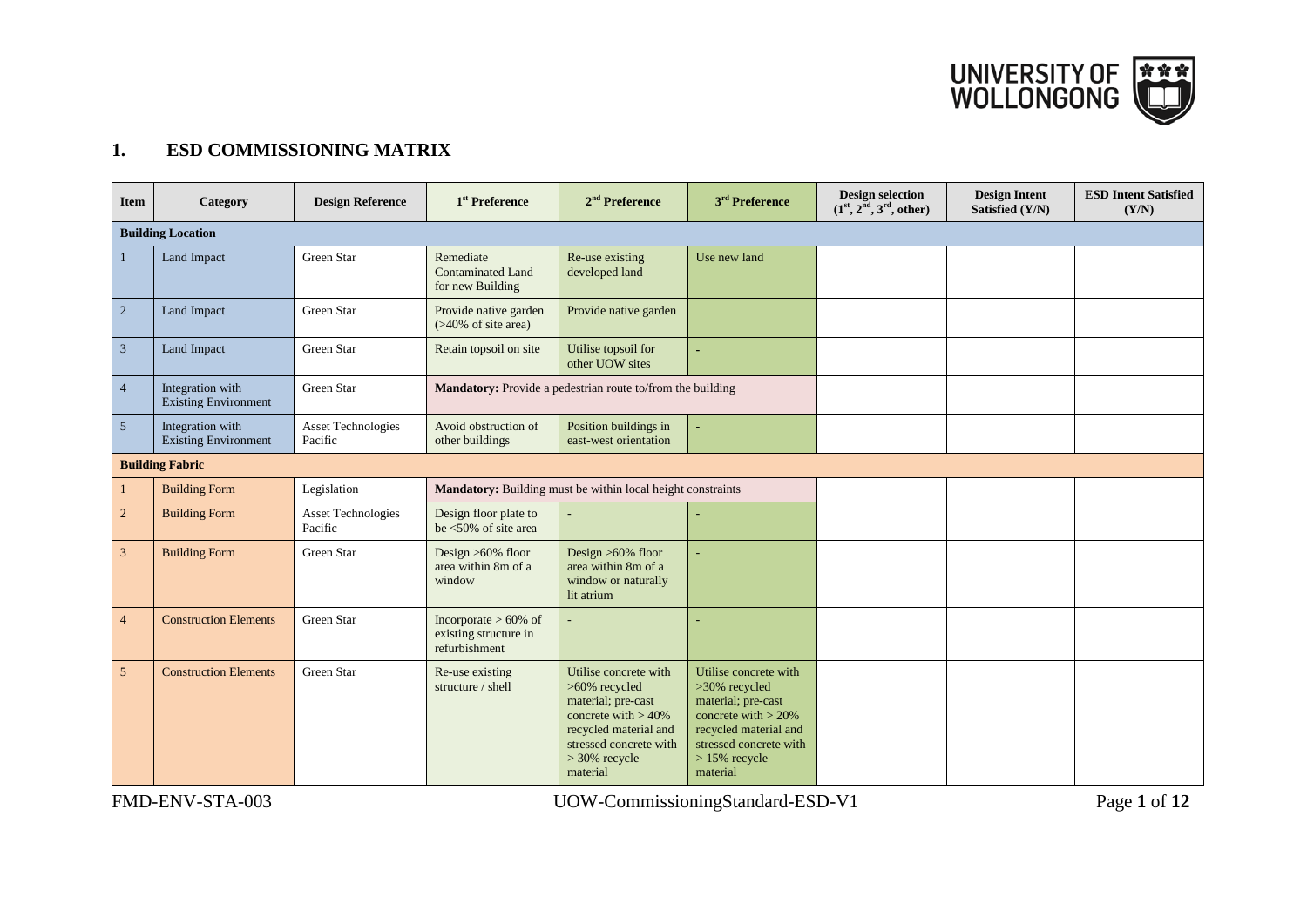

| <b>Item</b>     | Category                     | <b>Design Reference</b>              | 1 <sup>st</sup> Preference                                                                                                                               | $2nd$ Preference                                                                                          | $3rd$ Preference                                                    | <b>Design selection</b><br>$(1st, 2nd, 3rd, other)$ | <b>Design Intent</b><br>Satisfied (Y/N) | <b>ESD Intent Satisfied</b><br>(Y/N) |
|-----------------|------------------------------|--------------------------------------|----------------------------------------------------------------------------------------------------------------------------------------------------------|-----------------------------------------------------------------------------------------------------------|---------------------------------------------------------------------|-----------------------------------------------------|-----------------------------------------|--------------------------------------|
| 6               | <b>Construction Elements</b> | Green Star                           | Re-use existing<br>structure / shell                                                                                                                     | <b>Utilise Australian</b><br>steel with $>90\%$<br>recycled content                                       | <b>Utilise Australian</b><br>steel with $>60\%$<br>recycled content |                                                     |                                         |                                      |
| $7\phantom{.0}$ | <b>Construction Elements</b> | Green Star                           | Steel should be<br>permanently marked<br>with its strength grade.<br>A minimum of 60% of<br>steel used should be<br>sourced from<br>accredited provider. |                                                                                                           |                                                                     |                                                     |                                         |                                      |
| 8               | <b>Construction Elements</b> | Green Star                           | 95% of the building<br>structure and shell to<br>be designed for<br>disassembly                                                                          | 50% of the building<br>structure and shell to<br>be designed for<br>disassembly                           |                                                                     |                                                     |                                         |                                      |
| 9               | <b>Construction Elements</b> | <b>Building Code of</b><br>Australia | Air-conditioned fully<br>insulated with<br>minimum total R-<br>value of 4.0 for roof<br>and 3.2 for walls                                                | Air-conditioned fully<br>insulated with<br>minimum total R-<br>value of 3.2 for roof<br>and 2.8 for walls |                                                                     |                                                     |                                         |                                      |
| 10              | <b>Construction Elements</b> | <b>Asset Technologies</b><br>Pacific | Utilise concealed<br>fixing roofing with<br>high reflectivity, high<br>emissivity coating                                                                |                                                                                                           |                                                                     |                                                     |                                         |                                      |
| 11              | <b>Construction Elements</b> | University of<br>Wollongong          | Centralise roof plant to<br>maximise space for<br>solar system                                                                                           |                                                                                                           |                                                                     |                                                     |                                         |                                      |
| 12              | <b>Construction Elements</b> | Green Star                           | Utilise windows to<br>provide natural light<br>and views and avoid<br>skylights                                                                          | Supplement windows<br>with skylights or light<br>wells                                                    |                                                                     |                                                     |                                         |                                      |
| 13              | <b>Construction Elements</b> | Green Star                           |                                                                                                                                                          | Mandatory: Provide fixed external louvres to control glare                                                |                                                                     |                                                     |                                         |                                      |
| 14              | <b>Construction Elements</b> | <b>Asset Technologies</b><br>Pacific | Provide windows with<br>safety rated<br>performance glazing                                                                                              |                                                                                                           |                                                                     |                                                     |                                         |                                      |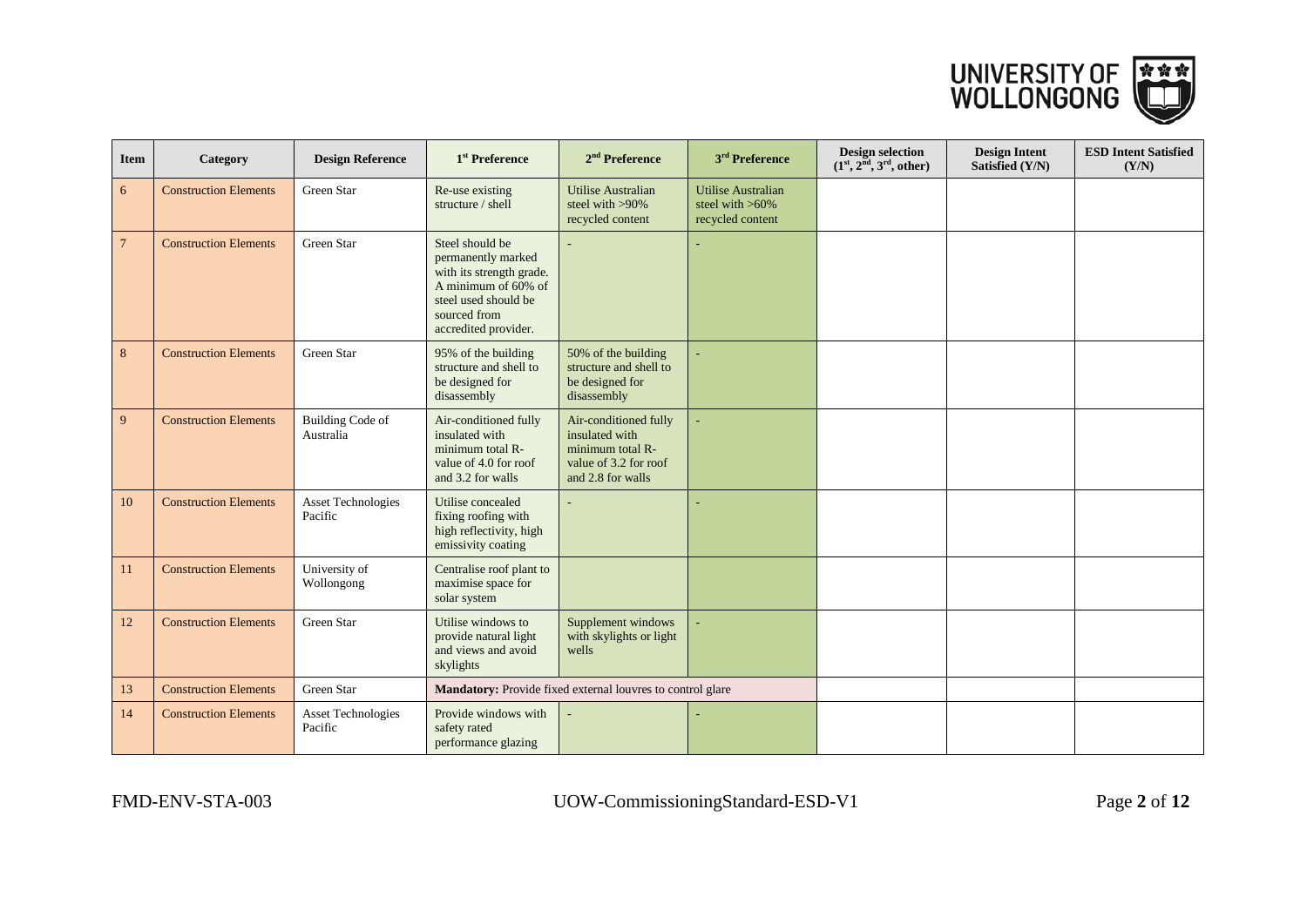

| <b>Item</b>    | Category                                            | <b>Design Reference</b>              | 1 <sup>st</sup> Preference                                                                                                                                                | $2nd$ Preference                                                                                                        | 3 <sup>rd</sup> Preference                                                                            | <b>Design selection</b><br>$(1^{st}, 2^{\text{nd}}, 3^{\text{rd}}, \text{other})$ | <b>Design Intent</b><br>Satisfied (Y/N) | <b>ESD Intent Satisfied</b><br>(Y/N) |
|----------------|-----------------------------------------------------|--------------------------------------|---------------------------------------------------------------------------------------------------------------------------------------------------------------------------|-------------------------------------------------------------------------------------------------------------------------|-------------------------------------------------------------------------------------------------------|-----------------------------------------------------------------------------------|-----------------------------------------|--------------------------------------|
| 15             | <b>Construction Elements</b>                        | Green Star                           | Remove all existing<br>asbestos, PCBs and<br>lead-based paint                                                                                                             | Encapsulate<br>hazardous materials<br>that are not able to be<br>removed.                                               |                                                                                                       |                                                                                   |                                         |                                      |
| 16             | <b>Construction Elements</b>                        | Green Star                           | Existing<br>formaldehyde-treated<br>timber to be reduced.<br>New timber should be<br>formaldehyde free                                                                    |                                                                                                                         |                                                                                                       |                                                                                   |                                         |                                      |
|                | <b>Building Interior Construction &amp; Amenity</b> |                                      |                                                                                                                                                                           |                                                                                                                         |                                                                                                       |                                                                                   |                                         |                                      |
| $\mathbf{1}$   | <b>Building Amenity</b>                             | University of<br>Wollongong          | Share an existing<br>external shared waste<br>area                                                                                                                        | Allocate a new<br>external shared waste<br>area                                                                         |                                                                                                       |                                                                                   |                                         |                                      |
| $\sqrt{2}$     | <b>Building Amenity</b>                             | Green Star                           | 25% of car spaces to<br>be for small cars<br>10% of car spaces near<br>building entrance to be<br>for car pool<br>participants, hybrid or<br>alternative fuel<br>vehicles |                                                                                                                         |                                                                                                       |                                                                                   |                                         |                                      |
| $\mathfrak{Z}$ | <b>Building Amenity</b>                             | Green Star                           | Provide secure bicycle<br>storage for 10% of<br>peak number of<br>students and 10% of<br>building staff                                                                   | Provide secure<br>bicycle storage for 5%<br>of peak number of<br>students and 10% of<br>building staff                  | Provide secure bicycle<br>storage for 5% of<br>peak number of<br>students and 5% of<br>building staff |                                                                                   |                                         |                                      |
| $\overline{4}$ | <b>Building Amenity</b>                             | Asset Technologies<br>Pacific        | Provide drinking water<br>fountains in ground<br>floor foyer                                                                                                              |                                                                                                                         |                                                                                                       |                                                                                   |                                         |                                      |
| $\overline{5}$ | <b>Interior Construction</b>                        | <b>Building Code of</b><br>Australia |                                                                                                                                                                           | Mandatory: Plant rooms and service rises should be acoustically insulated<br>and achieve sound levels within AS/NZS2107 |                                                                                                       |                                                                                   |                                         |                                      |
| 6              | <b>Interior Construction</b>                        | Green Star                           | Achieve minimum 45<br>sound reduction index<br>between functional<br>areas                                                                                                |                                                                                                                         |                                                                                                       |                                                                                   |                                         |                                      |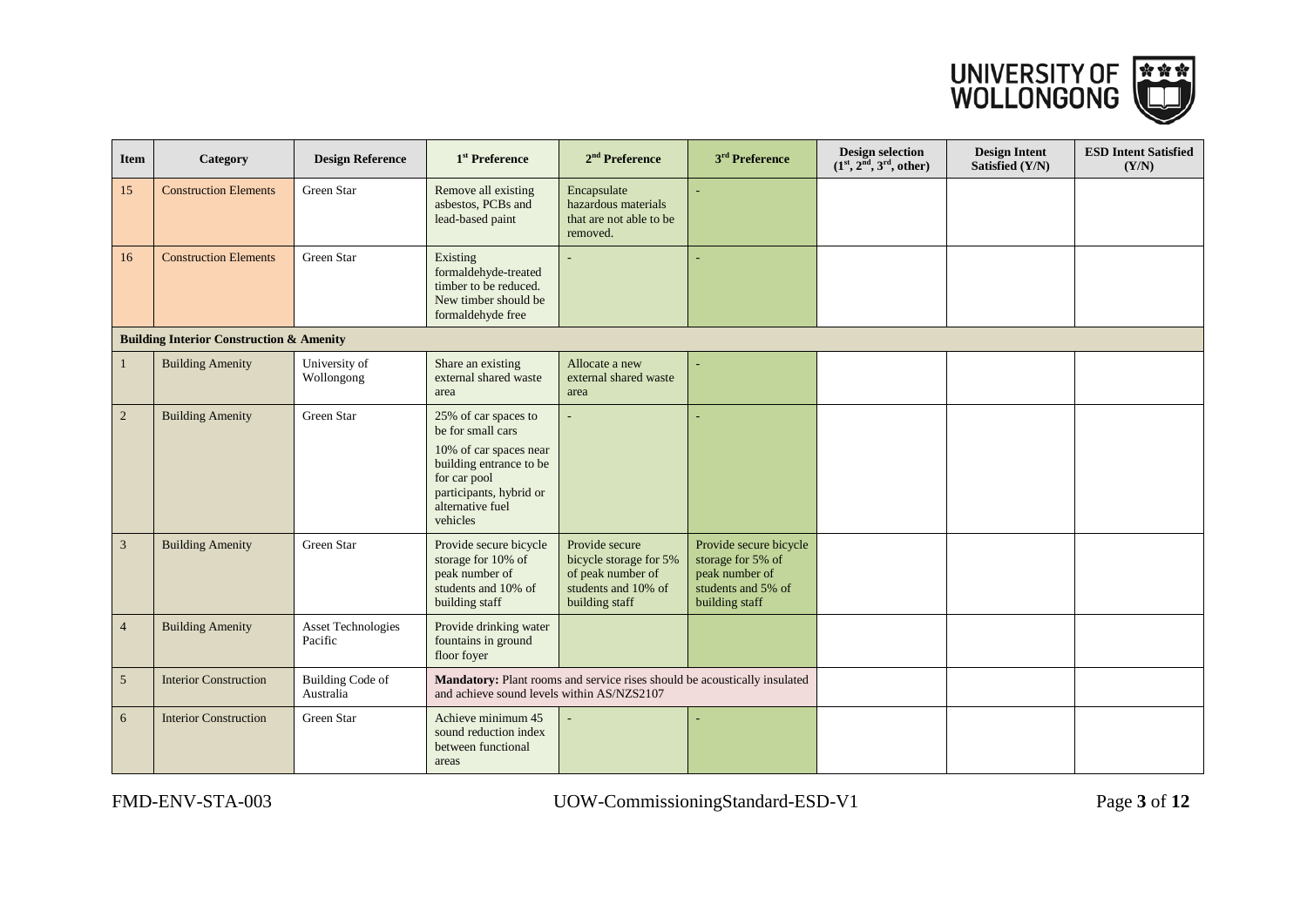

| <b>Item</b>    | Category                     | <b>Design Reference</b>              | 1 <sup>st</sup> Preference                                                                             | $2nd$ Preference                                                                                                                                                                                  | 3 <sup>rd</sup> Preference                                                                                                             | <b>Design selection</b><br>$(1st, 2nd, 3rd, other)$ | <b>Design Intent</b><br>Satisfied (Y/N) | <b>ESD Intent Satisfied</b><br>(Y/N) |
|----------------|------------------------------|--------------------------------------|--------------------------------------------------------------------------------------------------------|---------------------------------------------------------------------------------------------------------------------------------------------------------------------------------------------------|----------------------------------------------------------------------------------------------------------------------------------------|-----------------------------------------------------|-----------------------------------------|--------------------------------------|
| $\overline{7}$ | <b>Interior Construction</b> | Green Star                           | Remove all existing<br>asbestos, PCBs and<br>lead-based paint                                          | Encapsulate<br>hazardous materials<br>that are not able to be<br>removed.                                                                                                                         |                                                                                                                                        |                                                     |                                         |                                      |
| 8              | <b>Interior Construction</b> | Green Star                           | Existing<br>formaldehyde-treated<br>timber to be reduced.<br>New timber should be<br>formaldehyde free |                                                                                                                                                                                                   |                                                                                                                                        |                                                     |                                         |                                      |
| 9              | <b>Interior Construction</b> | <b>Building Code of</b><br>Australia | maintenance                                                                                            | <b>Mandatory:</b> Safe access must be available to all equipment requiring                                                                                                                        |                                                                                                                                        |                                                     |                                         |                                      |
| 10             | Fit-out                      | Green Star                           | Re-use existing joinery                                                                                | Specify modular<br>joinery with minimum<br>50% (by mass)<br>designed for<br>disassembly                                                                                                           | Specify joinery with<br>minimum 20% Eco-<br>Preferred Content (by<br>mass) and minimum<br>50% (by mass)<br>designed for<br>disassembly |                                                     |                                         |                                      |
| 11             | Fit-out                      | Green Star                           | Re-use existing<br>furniture                                                                           | Specify furniture with<br>minimum 50% (by<br>mass) designed for<br>disassembly, from an<br>ISO14001 accredited<br>manufacturer willing<br>to take back the<br>furniture at the end of<br>its life |                                                                                                                                        |                                                     |                                         |                                      |
| 12             | Fit-out                      | Green Star                           | <b>Reduce PVC</b><br>utilisation by 60% (by<br>cost)                                                   |                                                                                                                                                                                                   |                                                                                                                                        |                                                     |                                         |                                      |
| 13             | Fit-out                      | Green Star                           | All new timber should<br>be Forest Stewardship<br>Council (FSC)<br>certified                           |                                                                                                                                                                                                   |                                                                                                                                        |                                                     |                                         |                                      |
|                | <b>Services - Electrical</b> |                                      |                                                                                                        |                                                                                                                                                                                                   |                                                                                                                                        |                                                     |                                         |                                      |
|                | Control Gear &               | Green Star                           |                                                                                                        | Mandatory: Sub-meters to be installed and logged by smart metering                                                                                                                                |                                                                                                                                        |                                                     |                                         |                                      |
|                |                              |                                      |                                                                                                        |                                                                                                                                                                                                   |                                                                                                                                        |                                                     |                                         |                                      |

FMD-ENV-STA-003 UOW-CommissioningStandard-ESD-V1 Page **4** of **12**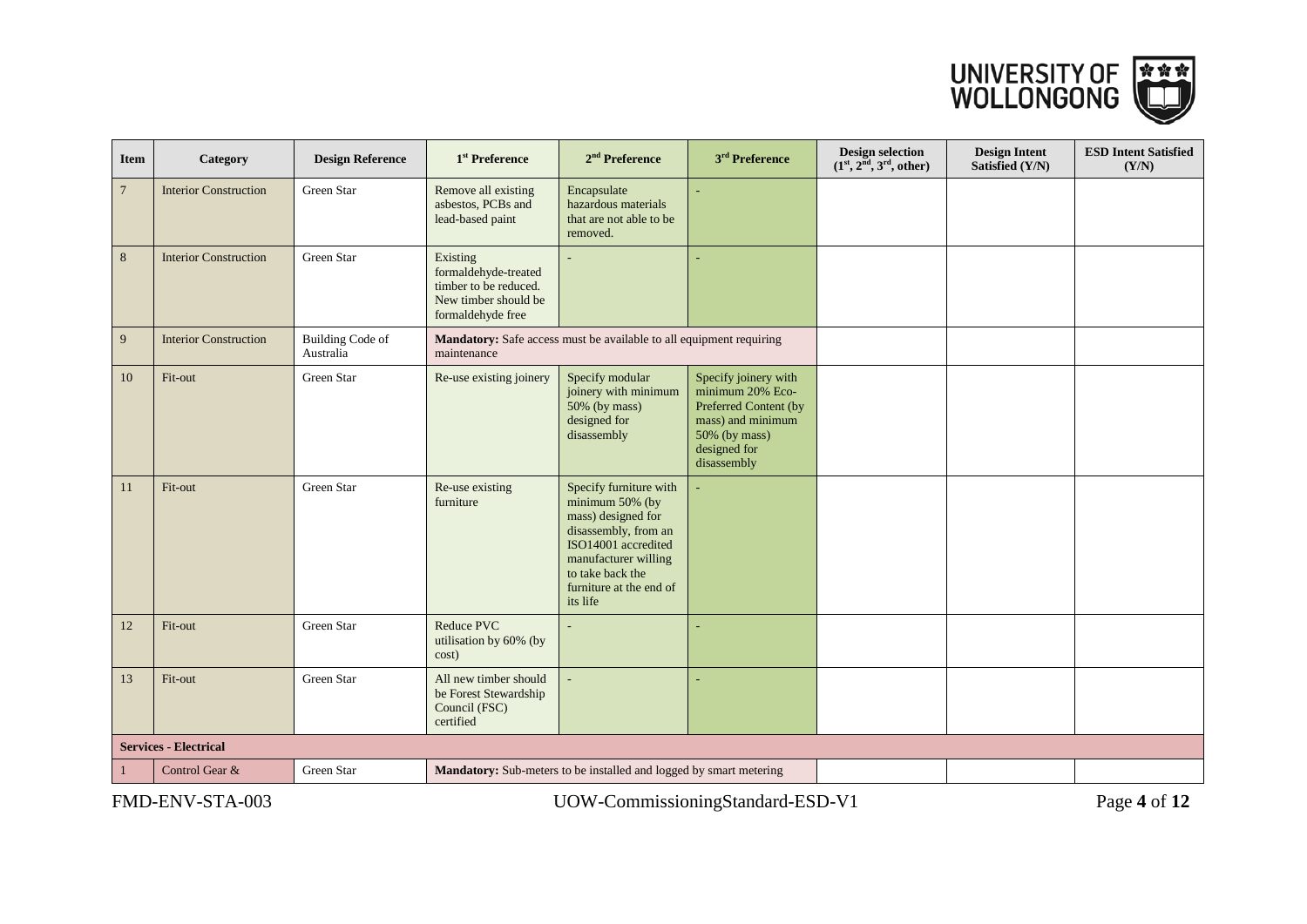

| <b>Item</b>    | Category                   | <b>Design Reference</b>              | 1 <sup>st</sup> Preference                                                                             | $2nd$ Preference                                                                                                                         | $3rd$ Preference                                              | <b>Design selection</b><br>$(1st, 2nd, 3rd, other)$ | <b>Design Intent</b><br>Satisfied (Y/N) | <b>ESD Intent Satisfied</b><br>(Y/N) |
|----------------|----------------------------|--------------------------------------|--------------------------------------------------------------------------------------------------------|------------------------------------------------------------------------------------------------------------------------------------------|---------------------------------------------------------------|-----------------------------------------------------|-----------------------------------------|--------------------------------------|
|                | Metering                   |                                      |                                                                                                        |                                                                                                                                          |                                                               |                                                     |                                         |                                      |
| $\overline{2}$ | Control Gear &<br>Metering | Green Star                           | Co-locate substations<br>and/or main switch<br>rooms for adjacent<br>buildings                         |                                                                                                                                          |                                                               |                                                     |                                         |                                      |
| $\overline{3}$ | Control Gear &<br>Metering | <b>Asset Technologies</b><br>Pacific | Install gross interval<br>meter in gross-metered<br>configuration for solar<br>PV systems              | Install gross interval<br>meter in net-metered<br>configuration for solar<br>PV systems                                                  | Install net interval<br>meter for solar PV<br>system          |                                                     |                                         |                                      |
| $\overline{4}$ | <b>Energy Efficiency</b>   | Green Star                           |                                                                                                        | Mandatory: Lighting to be controllable by local switching                                                                                |                                                               |                                                     |                                         |                                      |
| 5 <sup>5</sup> | <b>Energy Efficiency</b>   | Green Star                           | control.                                                                                               | Mandatory: External lighting should have minimum efficiency of 50<br>lumens/ watt and be controlled with daylight sensors and time clock |                                                               |                                                     |                                         |                                      |
| 6              | <b>Energy Efficiency</b>   | <b>Asset Technologies</b><br>Pacific | <b>Utilise LED</b><br>downlights in lieu of<br>halogen dichroic<br>downlights                          | <b>Utilise CFL</b><br>downlights in lieu of<br>halogen dichroic<br>downlights                                                            | Utilise halogen<br>dichroic IRC lamps<br>with reduced wattage |                                                     |                                         |                                      |
| $\overline{7}$ | <b>Energy Efficiency</b>   | <b>Asset Technologies</b><br>Pacific | Utilise ultrasonic<br>occupancy sensors                                                                | Utilise passive<br>infrared sensors<br>where low risk of<br>incorrect deactivation<br>of lighting                                        |                                                               |                                                     |                                         |                                      |
| 8              | <b>Energy Efficiency</b>   | <b>Asset Technologies</b><br>Pacific | Utilise energy efficient<br>LED exit signs                                                             | Utilise energy<br>efficient cold cathode<br>fluorescent exit signs                                                                       |                                                               |                                                     |                                         |                                      |
| 9              | <b>Energy Efficiency</b>   | Green Star                           |                                                                                                        | Mandatory: Zero light pollution from direct light permitted.                                                                             |                                                               |                                                     |                                         |                                      |
| 10             | Demand-side<br>Management  | Green Star                           | Identify equipment<br>whereby the operation<br>can be scheduled to<br>occur outside of peak<br>periods |                                                                                                                                          |                                                               |                                                     |                                         |                                      |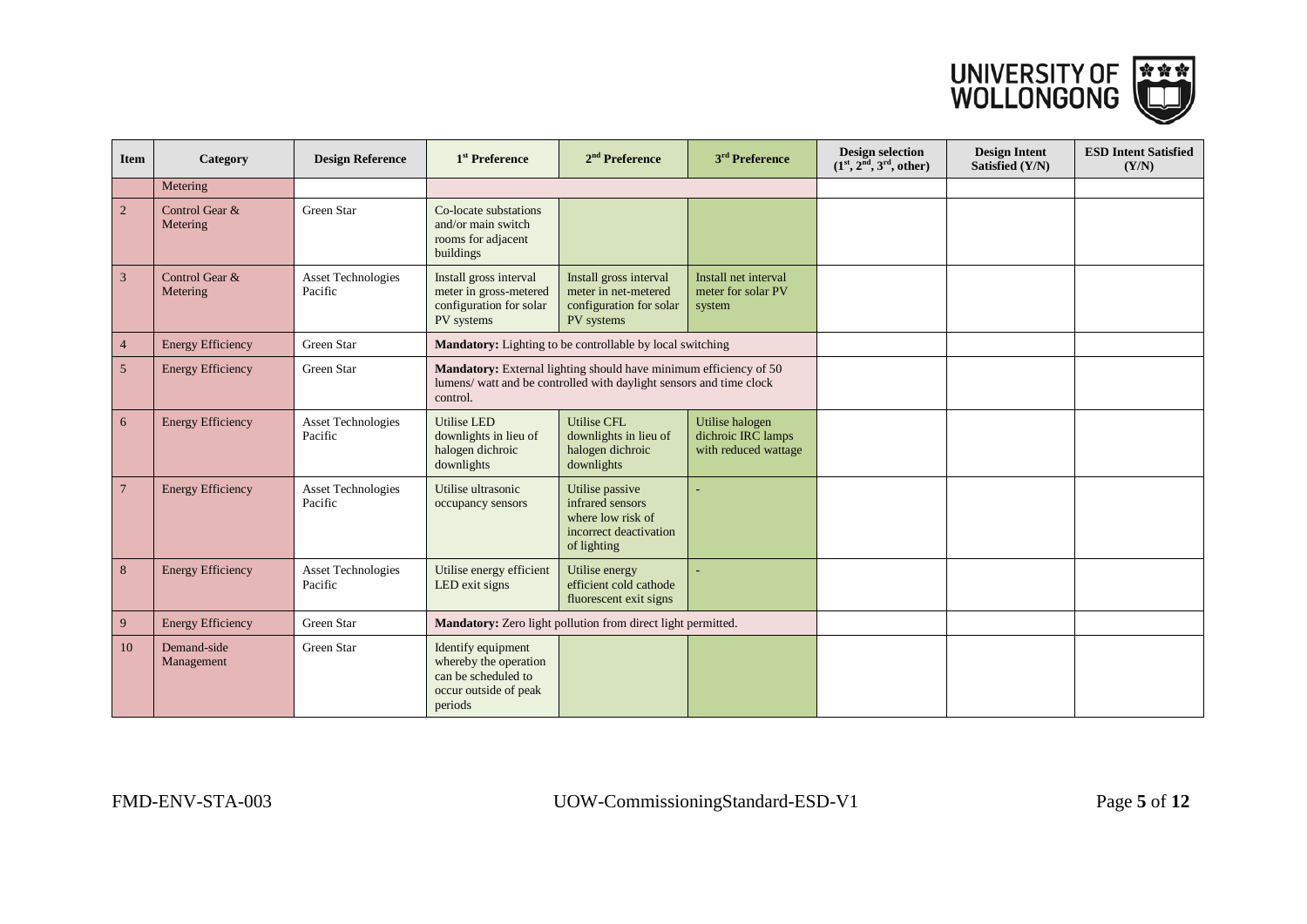

| <b>Item</b>                  | Category                      | <b>Design Reference</b>              | 1 <sup>st</sup> Preference                                                                                                          | $2nd$ Preference                                                                                        | 3 <sup>rd</sup> Preference                                                                      | <b>Design selection</b><br>$(1st, 2nd, 3rd, other)$ | <b>Design Intent</b><br>Satisfied (Y/N) | <b>ESD Intent Satisfied</b><br>(Y/N) |  |
|------------------------------|-------------------------------|--------------------------------------|-------------------------------------------------------------------------------------------------------------------------------------|---------------------------------------------------------------------------------------------------------|-------------------------------------------------------------------------------------------------|-----------------------------------------------------|-----------------------------------------|--------------------------------------|--|
| 11                           | Demand-side<br>Management     | Green Star                           | Identify equipment<br>that is distributed in<br>nature and can be<br>scheduled to operate<br>on a time share basis                  |                                                                                                         |                                                                                                 |                                                     |                                         |                                      |  |
| 12                           | Demand-side<br>Management     | Green Star                           | Identify opportunities<br>for local generation                                                                                      |                                                                                                         |                                                                                                 |                                                     |                                         |                                      |  |
| 13                           | <b>Electromagnetic Fields</b> | <b>Asset Technologies</b><br>Pacific | Limit exposure to<br>50Hz EMF                                                                                                       |                                                                                                         |                                                                                                 |                                                     |                                         |                                      |  |
| 14                           | <b>Electromagnetic Fields</b> | <b>Asset Technologies</b><br>Pacific | Design switchboards<br>and cabling to be<br>positioned in dedicated<br>services risers and<br>locations                             |                                                                                                         |                                                                                                 |                                                     |                                         |                                      |  |
| <b>Services - Mechanical</b> |                               |                                      |                                                                                                                                     |                                                                                                         |                                                                                                 |                                                     |                                         |                                      |  |
| 1                            | <b>Energy Efficiency</b>      | Green Star                           |                                                                                                                                     | Mandatory: Central A/C to be controlled through BMS                                                     |                                                                                                 |                                                     |                                         |                                      |  |
| $\overline{2}$               | <b>Energy Efficiency</b>      | Green Star                           | Local devices to<br>monitor and control<br>individual plant eg<br><b>VSDs</b>                                                       | Plant and equipment<br>to be controlled on a<br>multi zone basis                                        | Areas to be isolated<br>(resulting in reduced<br>demand)                                        |                                                     |                                         |                                      |  |
| 3                            | <b>Energy Efficiency</b>      | <b>Asset Technologies</b><br>Pacific | Major central plant to<br>be selected for<br>low/medium and high<br>load efficiency eg<br>chillers.                                 | Equipment to be<br>selected for high/low<br>load operation eg high<br>load chiller/low load<br>chiller. | Distributed HVAC<br>system to targe<br>selected areas<br>requiring enhanced<br>space conditons. |                                                     |                                         |                                      |  |
| $\overline{4}$               | Demand-side<br>management     | <b>Asset Technologies</b><br>Pacific | Implement load<br>shedding control<br>strategy                                                                                      | Implement time limit<br>controls during peak                                                            | Implement manual<br>control procedure                                                           |                                                     |                                         |                                      |  |
| 5                            | Emissions                     | Green Star                           | Mandatory: Select low impact refrigerant                                                                                            |                                                                                                         |                                                                                                 |                                                     |                                         |                                      |  |
| 6                            | Emissions                     | Green Star                           | Select equipment that<br>stores refrigerant in an<br>air tight, reinforced<br>container and a<br>monitoring system is<br>installed. | Select equipment that<br>stores refrigerant in an<br>air tight, reinforced<br>container                 |                                                                                                 |                                                     |                                         |                                      |  |
|                              | FMD-ENV-STA-003               |                                      |                                                                                                                                     | UOW-CommissioningStandard-ESD-V1                                                                        |                                                                                                 |                                                     |                                         | Page 6 of 12                         |  |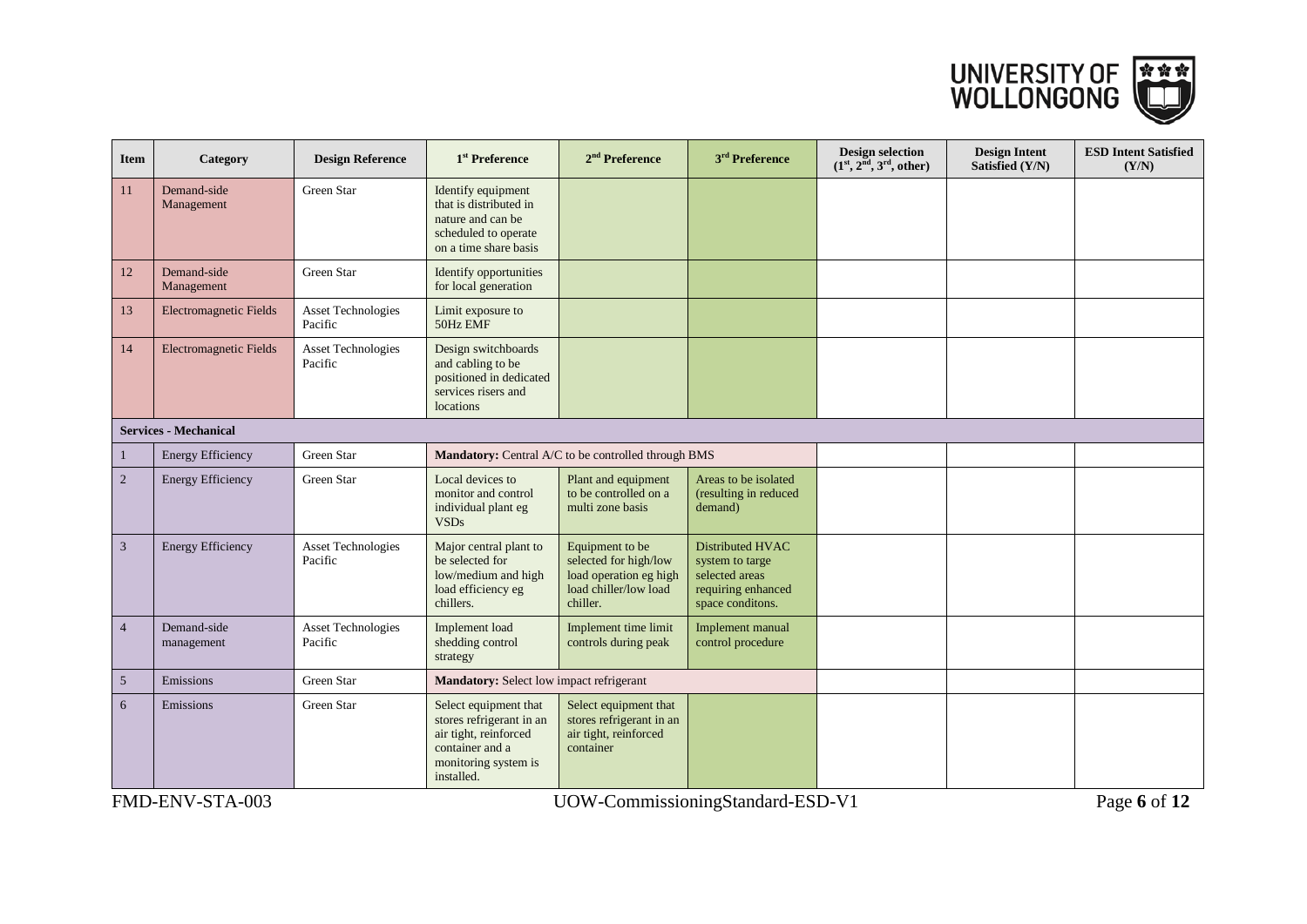

| <b>Item</b>     | Category                          | <b>Design Reference</b>              | 1 <sup>st</sup> Preference                                                                          | $2nd$ Preference                                                                       | 3 <sup>rd</sup> Preference                                 | <b>Design selection</b><br>$(1st, 2nd, 3rd, other)$ | <b>Design Intent</b><br>Satisfied (Y/N) | <b>ESD Intent Satisfied</b><br>(Y/N) |  |  |  |
|-----------------|-----------------------------------|--------------------------------------|-----------------------------------------------------------------------------------------------------|----------------------------------------------------------------------------------------|------------------------------------------------------------|-----------------------------------------------------|-----------------------------------------|--------------------------------------|--|--|--|
| $\overline{7}$  | Demand-side<br>management         | <b>Asset Technologies</b><br>Pacific | Implement load<br>shedding control<br>strategy                                                      | Implement time limit<br>controls during peak                                           | Implement manual<br>control procedure                      |                                                     |                                         |                                      |  |  |  |
| 8               | <b>IEQ</b>                        | Green Star                           | Implement natural<br>ventilation                                                                    | Implement mixed<br>mode ventilation                                                    | Implement outside air<br>greater then AS1688.2<br>requires |                                                     |                                         |                                      |  |  |  |
| 9               | <b>IEQ</b>                        | Green Star                           | Implement<br>mechanically heated<br>naturally ventilated                                            | PMV are calculated in<br>accordance with ISO<br>7730                                   | Implement mixed<br>mode operation                          |                                                     |                                         |                                      |  |  |  |
|                 | <b>Hydraulic and Gas Services</b> |                                      |                                                                                                     |                                                                                        |                                                            |                                                     |                                         |                                      |  |  |  |
| $\mathbf{1}$    | <b>Occupant Amenity</b><br>Water  | Green Star                           | best practice                                                                                       | Mandatory: Reduce potable water consumption for sanitary use against                   |                                                            |                                                     |                                         |                                      |  |  |  |
| $\overline{2}$  | Water meters                      | Green Star                           |                                                                                                     | Mandatory: Install water meters for major water uses                                   |                                                            |                                                     |                                         |                                      |  |  |  |
| $\mathfrak{Z}$  | Landscape irrigation              | Green Star                           | Reduce water usage by<br>$30\% - 90\%$                                                              | Install a Xerisscape<br>garden                                                         | Minimise landscaping<br>to 1% of the area                  |                                                     |                                         |                                      |  |  |  |
| $\overline{4}$  | Heat rejection water              | Green Star                           | Water based heat<br>rejection is not used                                                           | Reduce water based<br>heat rejection by 90%                                            | Reduce water based<br>heat rejection by 50%                |                                                     |                                         |                                      |  |  |  |
| $5\overline{)}$ | Fire services water               | Green Star                           | Sprinkler drain points<br>should feed into<br>building rainwater<br>tank                            | Sprinkler layout<br>should incorporate<br>multiple drain points<br>to minimise wastage |                                                            |                                                     |                                         |                                      |  |  |  |
| 6               | Laboratory water usage            | Green Star                           | Cooling is achieved<br>through non-potable<br>water means                                           | Reduce water based<br>heat rejection by 90%                                            |                                                            |                                                     |                                         |                                      |  |  |  |
| $\overline{7}$  | Hot water                         | University of<br>Wollongong          | Utilise solar thermal<br>hot water                                                                  | Utilise gas hot water                                                                  |                                                            |                                                     |                                         |                                      |  |  |  |
| 8               | Rain water                        | University of<br>Wollongong          | Capture rainwater<br>from roof and store at<br>ground level for<br>irrigation and water<br>features |                                                                                        |                                                            |                                                     |                                         |                                      |  |  |  |
| 9               | Gas meters                        | Green Star                           |                                                                                                     | Mandatory: Install gas meters for major water uses                                     |                                                            |                                                     |                                         |                                      |  |  |  |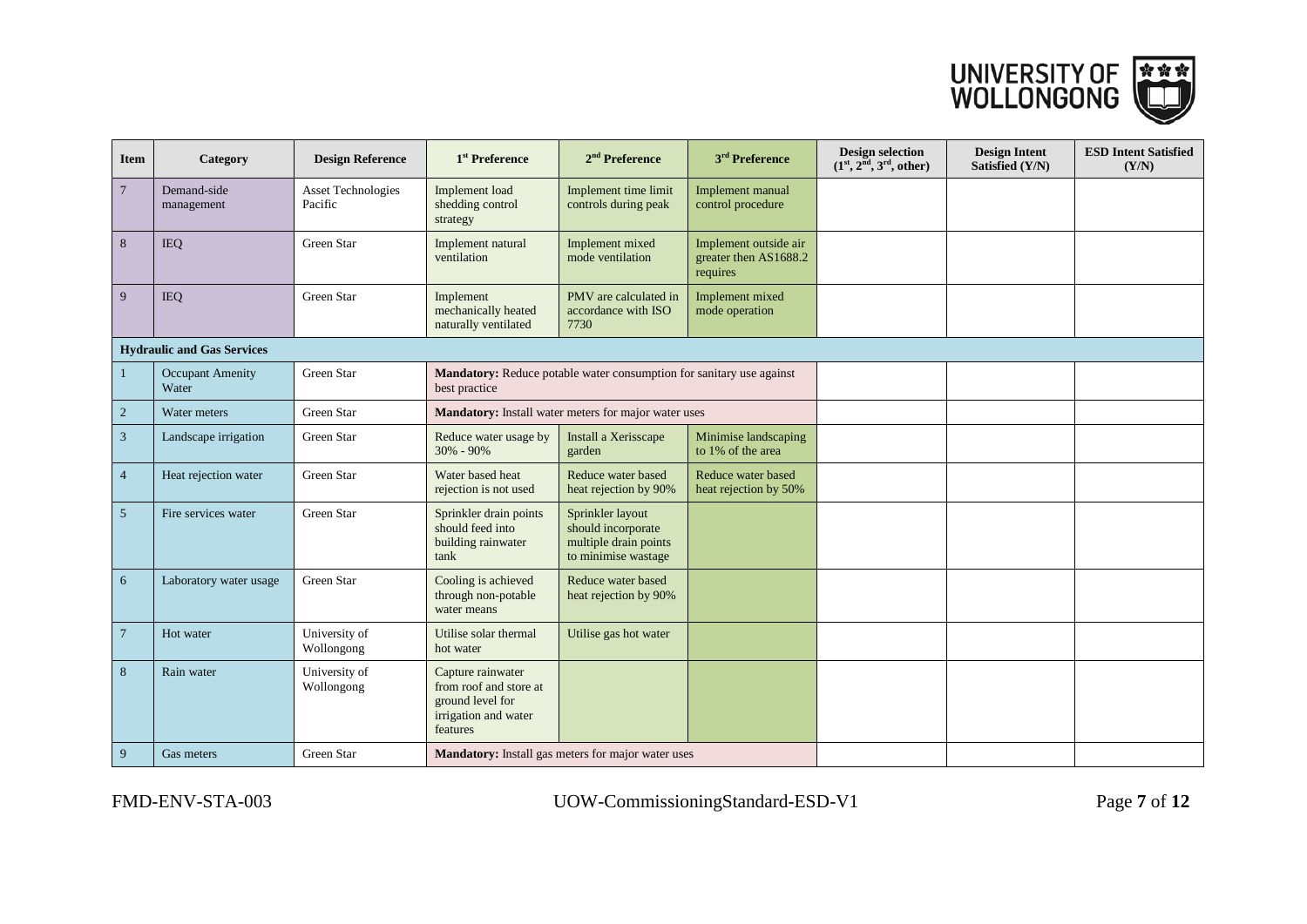

| Item            | Category                             | <b>Design Reference</b>              | 1 <sup>st</sup> Preference                                                                                                                                                                  | $2nd$ Preference                                                                                                                                   | 3 <sup>rd</sup> Preference | <b>Design selection</b><br>$(1st, 2nd, 3rd, other)$ | <b>Design Intent</b><br>Satisfied (Y/N) | <b>ESD Intent Satisfied</b><br>(Y/N) |
|-----------------|--------------------------------------|--------------------------------------|---------------------------------------------------------------------------------------------------------------------------------------------------------------------------------------------|----------------------------------------------------------------------------------------------------------------------------------------------------|----------------------------|-----------------------------------------------------|-----------------------------------------|--------------------------------------|
| 10              | Gas monitoring                       | Green Star                           | leakage                                                                                                                                                                                     | Mandatory: Install monitoring devices to monitor consumption and                                                                                   |                            |                                                     |                                         |                                      |
| 11              | Efficiency                           | <b>Asset Technologies</b><br>Pacific | load efficiency                                                                                                                                                                             | Mandatory: Major central plant to be selected for low/medium and high                                                                              |                            |                                                     |                                         |                                      |
| <b>Environs</b> |                                      |                                      |                                                                                                                                                                                             |                                                                                                                                                    |                            |                                                     |                                         |                                      |
|                 | Footpaths & Hardstand                | Green Star                           | Minimise footpaths<br>and hardstand                                                                                                                                                         | Utilise permeable<br>materials to construct<br>footpaths and<br>hardstand                                                                          |                            |                                                     |                                         |                                      |
| $\overline{c}$  | Landscaping                          | Green Star                           | Construct swales<br>and/or water features<br>to minimise<br>stormwater runoff                                                                                                               |                                                                                                                                                    |                            |                                                     |                                         |                                      |
| 3               | <b>Outdoor Furniture</b>             | Green Star                           | Utilise furniture<br>comprising recycled<br>timbers                                                                                                                                         | Timber should be<br><b>Forest Stewardship</b><br>Council certified                                                                                 |                            |                                                     |                                         |                                      |
| $\overline{4}$  | <b>Outdoor Furniture</b>             | Green Star                           | A minimum of 60% of<br>the steel used should<br>be sourced from a<br>contractor accredited<br>by the Environmental<br><b>Sustainability Charter</b><br>of the Australian Steel<br>Institute |                                                                                                                                                    |                            |                                                     |                                         |                                      |
|                 | <b>Management of the ESD Process</b> |                                      |                                                                                                                                                                                             |                                                                                                                                                    |                            |                                                     |                                         |                                      |
| $\mathbf{1}$    | Management                           | Green Star                           | Consider the appointment of an ESD Manager                                                                                                                                                  |                                                                                                                                                    |                            |                                                     |                                         |                                      |
| $\overline{c}$  | Management                           | Green Star                           | that calls for ASHRAE (or higher) standard.                                                                                                                                                 | Design documentation must reference the commissioning specification                                                                                |                            |                                                     |                                         |                                      |
| 3               | Management                           | Green Star                           | manuals, commissioning report and training                                                                                                                                                  | Design documentation must clearly define the design intent and quality<br>standard for as installed documentation, operations and maintenance      |                            |                                                     |                                         |                                      |
| $\overline{4}$  | Management                           | Green Star                           | maintenance etc.                                                                                                                                                                            | Design documentation must clearly define the tuning process for building<br>services, including the procedure, frequency, integration with regular |                            |                                                     |                                         |                                      |

FMD-ENV-STA-003 UOW-CommissioningStandard-ESD-V1 Page **8** of **12**